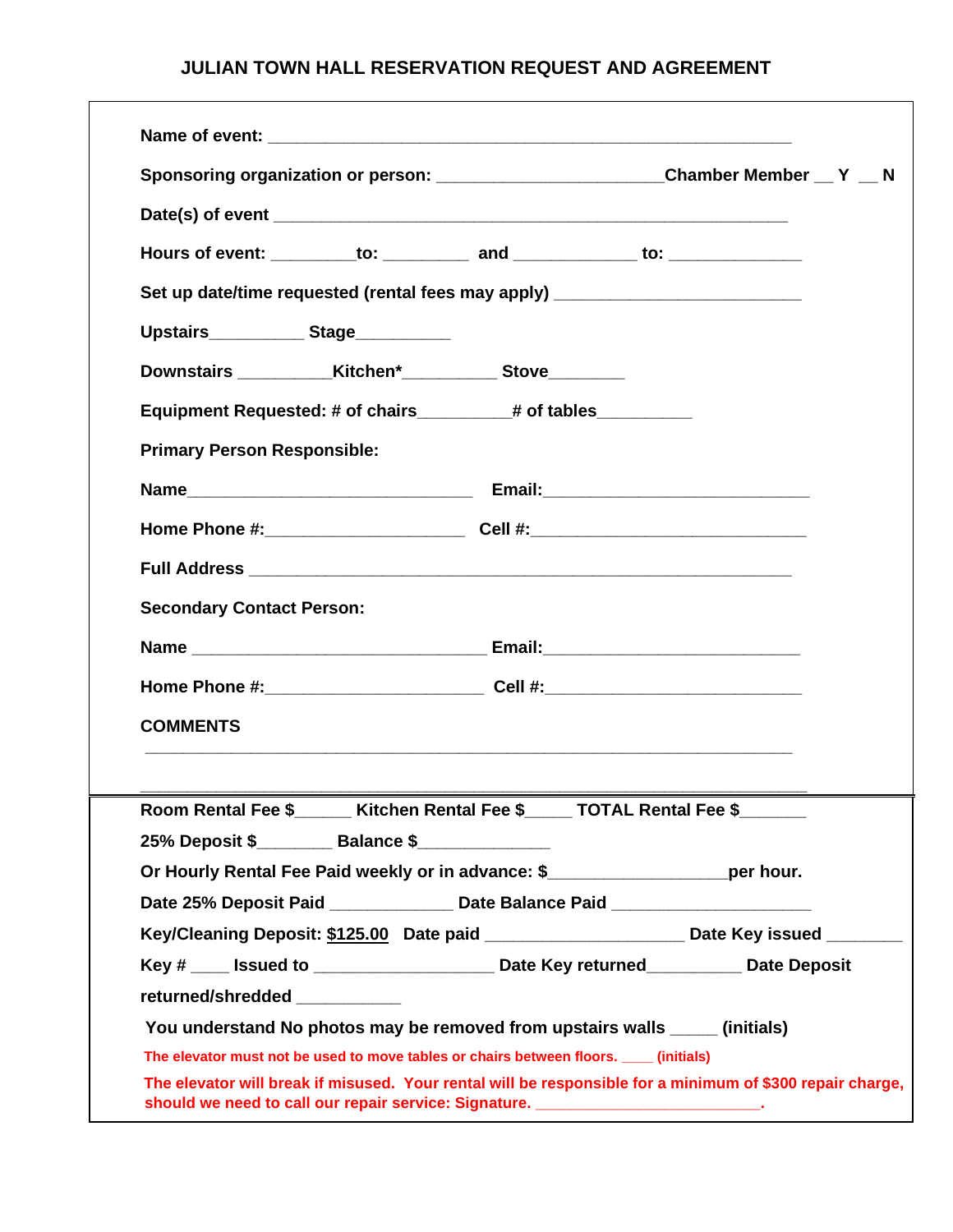## **RENT AND DEPOSITS**

The rent and deposits are due upon completion of this Request and Agreement, including signatures of the renter, Office, and Director (if required).

|                 |                                                                                                                | <b>MONDAY - FRIDAY</b>                              | SATURDAY, SUNDAY,             |  |  |  |
|-----------------|----------------------------------------------------------------------------------------------------------------|-----------------------------------------------------|-------------------------------|--|--|--|
|                 |                                                                                                                |                                                     | <b>HOLIDAYS</b>               |  |  |  |
| <b>Duration</b> | <b>Status</b>                                                                                                  | <b>Upstairs OR Downstairs</b>                       | <b>Upstairs OR Downstairs</b> |  |  |  |
|                 |                                                                                                                |                                                     |                               |  |  |  |
| <b>Full Day</b> | Chamber                                                                                                        | \$160.00                                            | \$225.00                      |  |  |  |
|                 | Member                                                                                                         |                                                     |                               |  |  |  |
|                 | Non-profit                                                                                                     | \$120.00                                            | \$165.00                      |  |  |  |
|                 | Member                                                                                                         |                                                     |                               |  |  |  |
|                 | Non-Member                                                                                                     | \$200.00                                            | \$300.00                      |  |  |  |
|                 | Non-Profit<br>(Non-Member)                                                                                     | \$150.00                                            | \$225.00                      |  |  |  |
| <b>Hourly</b>   | Chamber                                                                                                        | \$25.00                                             | \$30.00                       |  |  |  |
|                 | Member                                                                                                         |                                                     |                               |  |  |  |
|                 | Non-profit                                                                                                     | \$20.00                                             | \$25.00                       |  |  |  |
|                 | Member                                                                                                         |                                                     |                               |  |  |  |
|                 | Non-Member                                                                                                     | \$35.00                                             | \$40.00                       |  |  |  |
|                 | Non-Profit<br>(Non-Member)                                                                                     | \$25.00                                             | \$30.00                       |  |  |  |
|                 |                                                                                                                |                                                     |                               |  |  |  |
|                 |                                                                                                                | \$100 per any day is the fee for using the kitchen. |                               |  |  |  |
|                 | *Use of the kitchen must include a copy of food handler certification for each person                          |                                                     |                               |  |  |  |
|                 | preparing food--if food products are being sold to the public-along with any required<br>local health permits. |                                                     |                               |  |  |  |

## **Town Hall Daily Rental Fees:**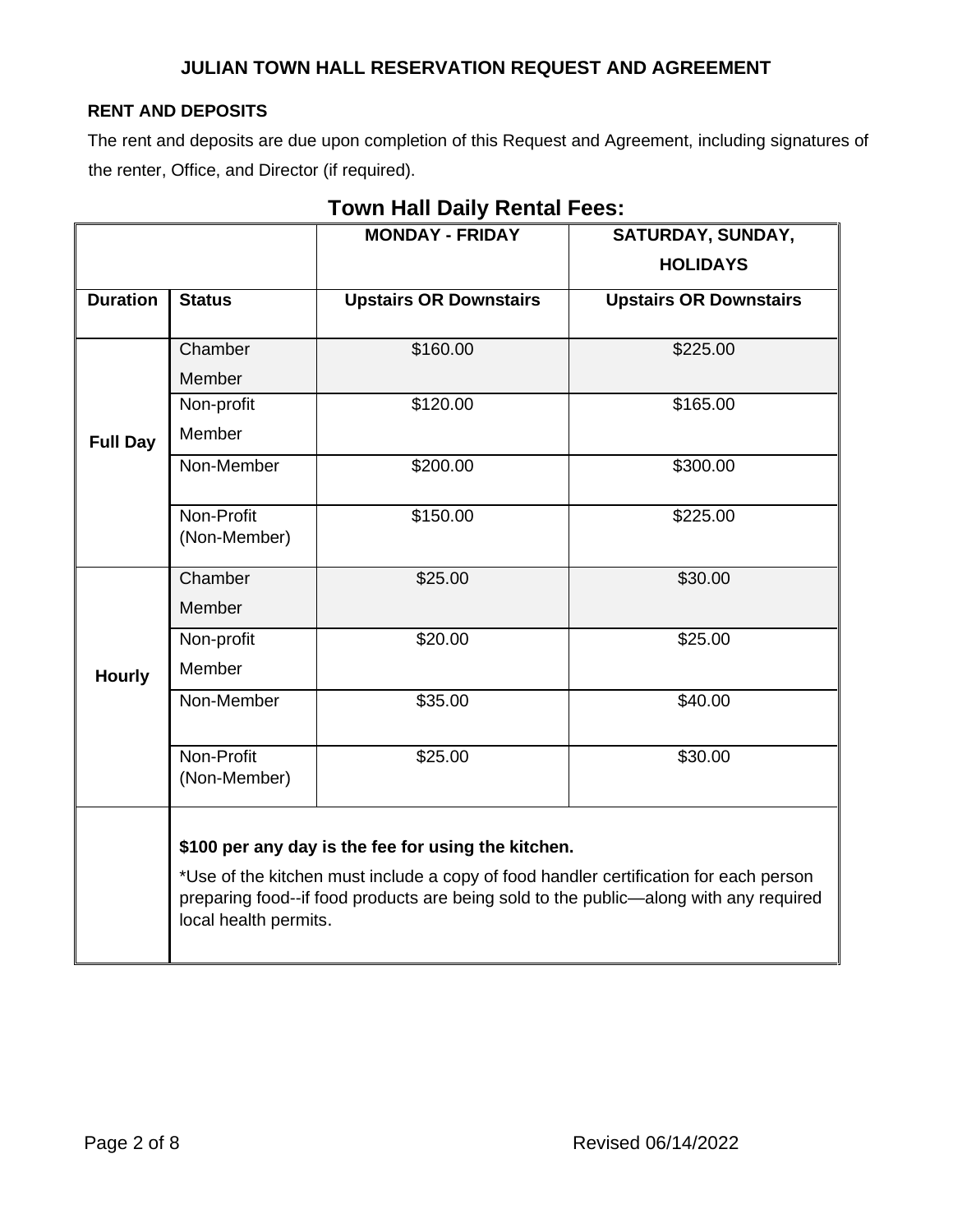#### **DEFINITIONS**

The following definitions apply to this document:

- Renter: Person(s) submitting this Reservation Request and Agreement for themselves or as a representative of an organization
- Office: Julian Chamber of Commerce office staff
- Director: Member of the Julian Chamber of Commerce Board of Directors
- Chamber Board: Julian Chamber of Commerce Board of Directors
- Chamber: Julian Chamber of Commerce office staff or director(s)
- Member: Member of the Julian Chamber of Commerce
- Non-profit: Entity receiving an IRS original determination or affirmation letter

#### **KEY/CLEANING DEPOSIT**

Key: \$25 Deposit / Cleaning Deposit: \$100.00 = \$125.00

- Town Hall key will not be signed out without a deposit. (Key may be issued temporarily without a deposit at the discretion of the office staff)
- Deposit can be refunded with fulfillment of contract terms **(i.e. key return, and Town Hall left in good order.)**
- Town Hall Renters may lose their deposit and incur additional charges if clean up procedures are not followed.

**Note:** To help maintain the desired historical condition of the town hall, do not place any tape, staples, strings, wires, nails or hooks, or any obstruction on any wall, post, ceiling, light fixture, table or chair, inside or outside the town hall. (Office staff may approve certain obstructions that are not permanent and not damaging**.) Historic Photos on the walls upstairs are not to be disturbed in any way. Photos are not to be removed.** 

#### **RESERVATION REQUESTS**

Reservation requests must be completely filled out and in writing on this Julian Town Hall Reservation Request and Agreement form.

Reservation requests may be delivered to:

- Handed to the office staff at the Chamber office, 2129 Main St, Julian, CA 92036
- Julian Chamber of Commerce, PO Box 1866, Julian, CA 92036, Attn: Town Hall Rental
- Scanned and e-mailed to chamber@julianca.com
- Faxed to (760) 765-2544

Attach additional documents, including calendars, permits, etc. when needed.

Be sure and follow up your request with a phone call if not handed to the office staff.

#### **Request processing:**

- Requests are not penciled-in on the calendar until the office staff confirms dates and times requested are available.
- Reservation request must be accompanied by a minimum of 25% of the rental fee to hold the date(s).
- Requests to use other equipment on Town Hall premises, e.g., tables, chairs, etc. must accompany the initial reservation application. (Requested quantity may not be available if request exceeds inventory or are used elsewhere.)
- Special requests from the renter for granting exceptions to this agreement, e.g., a fee reduction, may be presented to the Board and will be considered on a case by case basis. The Board reserves the right to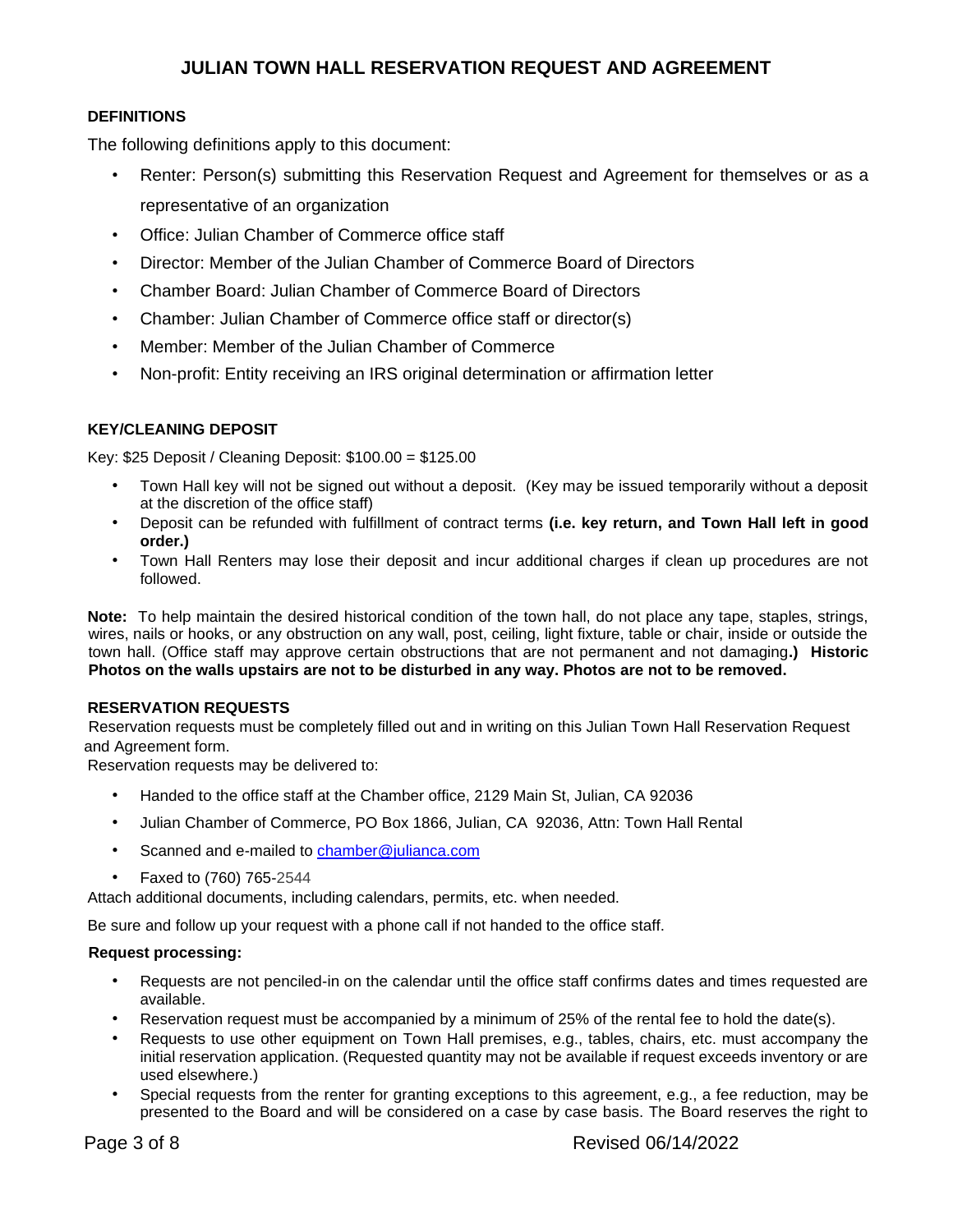approve or disapprove any such request. The chamber is under no obligation to report to other renters any exceptions granted.

This agreement shall become a binding rental agreement upon:

- The submission of the completed form by the renter.
- The date(s) and time(s) are confirmed available.
- The receipt by the Chamber from the renter of a minimum of 25% of the full rent.
- The acceptance by the Chamber as evidenced by the signature(s) of its authorized representative(s)
- The rent balance paid no later than 30 days prior to the rental date.
- The key/cleaning deposit paid.

**ELEVATOR: The elevator must be fully available for persons on either floor, whether or not the person is associated with your event. Elevator is for the transportation of 1 person at a time ONLY, and to be used only for ADA uses such as an individual using a wheelchair. No items (including tables, chairs, or any other heavy thing you don't want to carry) are to be transported in the elevator under any circumstances.**

#### **SIGNS and BANNERS**

Renter shall not place any sign, awning or marquee or other structure projecting from the exterior of the Town Hall without prior written consent and approval of the Chamber.

**BANNERS ON PORCH:** This is a separate request. Renting town hall does not automatically grant permission to place a banner on the porch. Please check with office for banner space availability.

#### **CANCELLATION**

In the event Renter cancels this rental agreement for any reason whatsoever, fail to pay any balance due, or fails to occupy the Town Hall on the days and times agreed upon, Renter may, at the discretion of the Chamber, forfeit any rents paid to the Chamber. The Chamber may take into consideration the successful re-rent of the Town Hall for the same dates and for comparable rent.

Should the Town Hall become unavailable or less usable than expected, due to conditions beyond the control of the Chamber, such as an electrical power outage, natural disasters, or other conditions, then the Renter may petition the Chamber for a refund.

#### **PRIORITY RESERVATIONS**

All reservation requests will be handled on first come first served basis. Annual event reservations must be submitted a minimum of three months up to a maximum of one year, in advance. The Chamber reserves the right to refuse any reservation request.

#### **KEYS**

Keys are available at the Chamber 0ffice in the Town Hall during regular hours, 10 a.m. to 4 p.m. daily, except certain holidays. The "Primary Person Responsible" may pick up one key to the Town Hall one day before their event. At this time, if requested, the renter will be shown the facilities. Keys must be returned within one day after the event for the key deposit to be refunded or the check shredded or the credit card not charged.

**SEATING CAPACITY:** maximum seating capacity of downstairs space is 240 persons, 205 in the upstairs space.

#### **TABLES AND CHAIRS**

Tables and chairs must be set up by the renter and returned to the appropriate storage location as directed by the office staff.

Tables may be located upstairs or downstairs.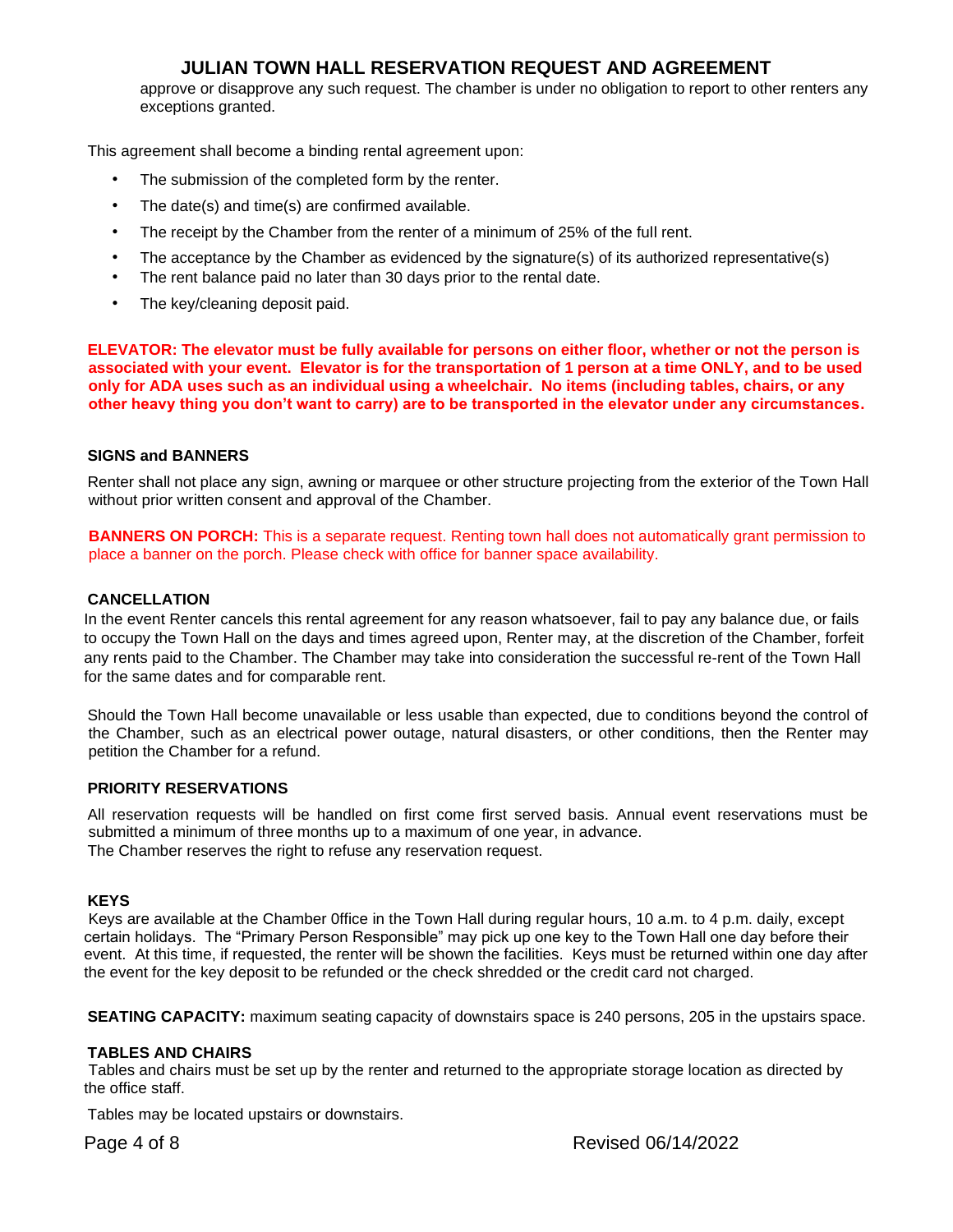Cushioned chairs may be found upstairs either in rows, along the walls or on the stage Metal folding chairs may be found downstairs in the storage area under the trophy case.

**Note: The elevator must not be used to move tables or chairs between floors.** 

#### CLEAN UP

The cleaning deposit will be refunded upon satisfactory inspection of the Town Hall. Below are requirements for Town Hall Renters regarding clean up protocol. These rules are incorporated into this agreement by reference. Town Hall Renters may lose their deposit and incur additional charges if clean up procedures are not followed and tables, chairs, etc. are not returned to their proper storage area or if clean up by Town Hall staff is otherwise required.

#### **RETURN THE TOWN HALL TO THE CONDITION IT WAS BEFORE YOUR EVENT.**

**HISTORICAL PICTURES:** Pictures **must not** be removed by the renter.

**FLOOR CLEANUP:** Includes using broom, dust mop and or vacuuming the carpet downstairs.

**WINDOWS AND DOORS:** Leave windows shut and latched and doors closed and locked before leaving. Coordinate with other renters who are occupying the town hall at the same time.

#### **THERMOSTATS, LIGHTS, and FANS:** Turn off.

**KITCHEN CLEANUP, if the kitchen is used:** Clean and put away all dishes, utensils and cooking and serving kitchen wares that have been used. Clean stove, oven, table and counter tops if used. Sweep floor. Place paper trash and sweepings in trash can, place food garbage in outside trash dumpster in parking lot. Office staff can provide combination.

**RESTROOMS:** Restroom area/floor cleaned of trash, toilets flushed, standing water wiped up, and windows shut and latched.

It is important that the weekend renters clean up before they leave. Do not assume that someone else will do your work; your group will be billed for any work that the Town Hall Staff has to do. It is the Chambers intent to keep the Town Hall clean at all times with your help. We appreciate your understanding and cooperation to keep our facilities clean for the next event and our future renters as well.

#### **USE OF PREMISES**

Renter shall use and occupy the Town Hall for the purposes specified herein and for no other purpose. Renter shall not use or permit the Town Hall to be used in a manner that creates waste, damage or nuisance, or that disturbs owners or occupants of, or causes damage to the premises, neighboring premises or properties.

#### **No smoking is allowed within the building or within 20 feet of the building.**

No personal heaters, propane appliances, candles, or flame producing products shall be used. (Sterno

Cans may be used below non-flammable warming pans with Chamber permission.) Carpet, wood, and vinyl floors shall be protected from liquids, food, stains at all times. No overnight sleeping will be allowed.

#### **COMPLIANCE WITH LAW**

Renter shall at its sole cost and expense, fully, diligently and in a timely manner, comply with all applicable Federal, State and San Diego County laws, rules, regulations, covenants, restrictions, or easements now in effect and relating in any manner to the Town Hall.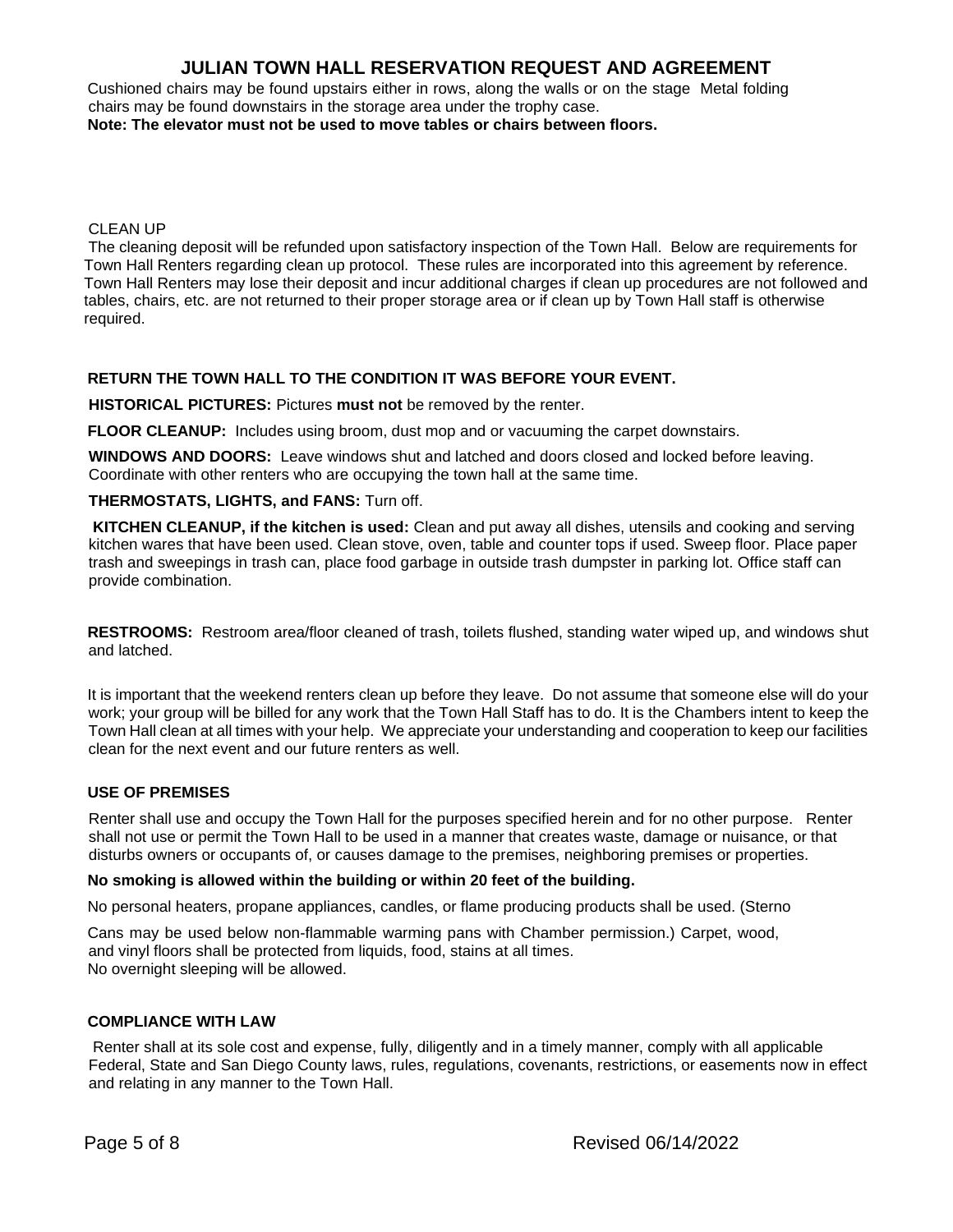#### **CONDITION OF TOWN HALL**

Renter is renting the Town Hall on an "AS IS" basis and the Chamber makes no representations or warranties concerning the physical condition or properties of the Town Hall or its fitness for any particular purpose.

The Chamber will ensure, to the best of its ability, that lighting and plumbing is in good operating condition. Chamber staff will do a walk-through with renter to explain lights, heating, a/c, and building security.

#### **NO ASSIGNMENT**

The right to rent and use the Town Hall is personal to Renter and Renter may not assign, transfer or sub-lease all or part of Renter's right to occupy the Town Hall to any other person or organization.

Renter may not sublet all or part of Renter's right to occupy the Town Hall to any other person or organization without the prior approval of the Chamber Board. Renter is fully responsible for the compliance by all those sublet to this Julian Town Hall Reservation Request and Agreement.

#### **SECURITY MEASURES**

Renter acknowledges that the rent payable to the Julian Chamber of Commerce hereunder does not include the cost of security measures and that the Julian Chamber of Commerce shall have no obligation whatsoever to provide any security measures. Renter assumes all responsibility for the protection of the Renters property, safety, and Town Hall, Renter, it's agents and invitee and their property from the acts of third parties.

#### **LIMITATION OF LIABILITY**

The Chamber shall not be liable for injury or damage to person including substantial bodily injury or death, or goods, wares, merchandise or other property of Renter, Renter employees, contractor, invitee, customers, or any other person in or about the Town Hall, whether such damage or injury is caused by some condition of the Town Hall or from any other cause.

#### **INSURANCE**

If Renter will be selling alcoholic beverages during its event, Renter must obtain a permit from the Department of Alcohol Beverage Control and must provide insurance in the amount of \$1,000,000.00 and name the Julian Chamber of Commerce as an additional insured.

#### **PARKING**

The parking spaces behind the Town Hall are reserved for temporary Chamber business including loading and unloading. After loading or unloading vehicles must be moved. Parking May be available to renters on the streets surrounding the Town Hall.

#### **CHAMBER OFFICE**

The staff in the Chamber office is available to answer any questions you may have regarding the Town Hall. They are also very busy with Chamber office business. We appreciate your understanding by keeping interruptions to a minimum and respectfully request that you do not ask to borrow the phone or supplies.

Should your event take place after office hours, you may request a point of contact.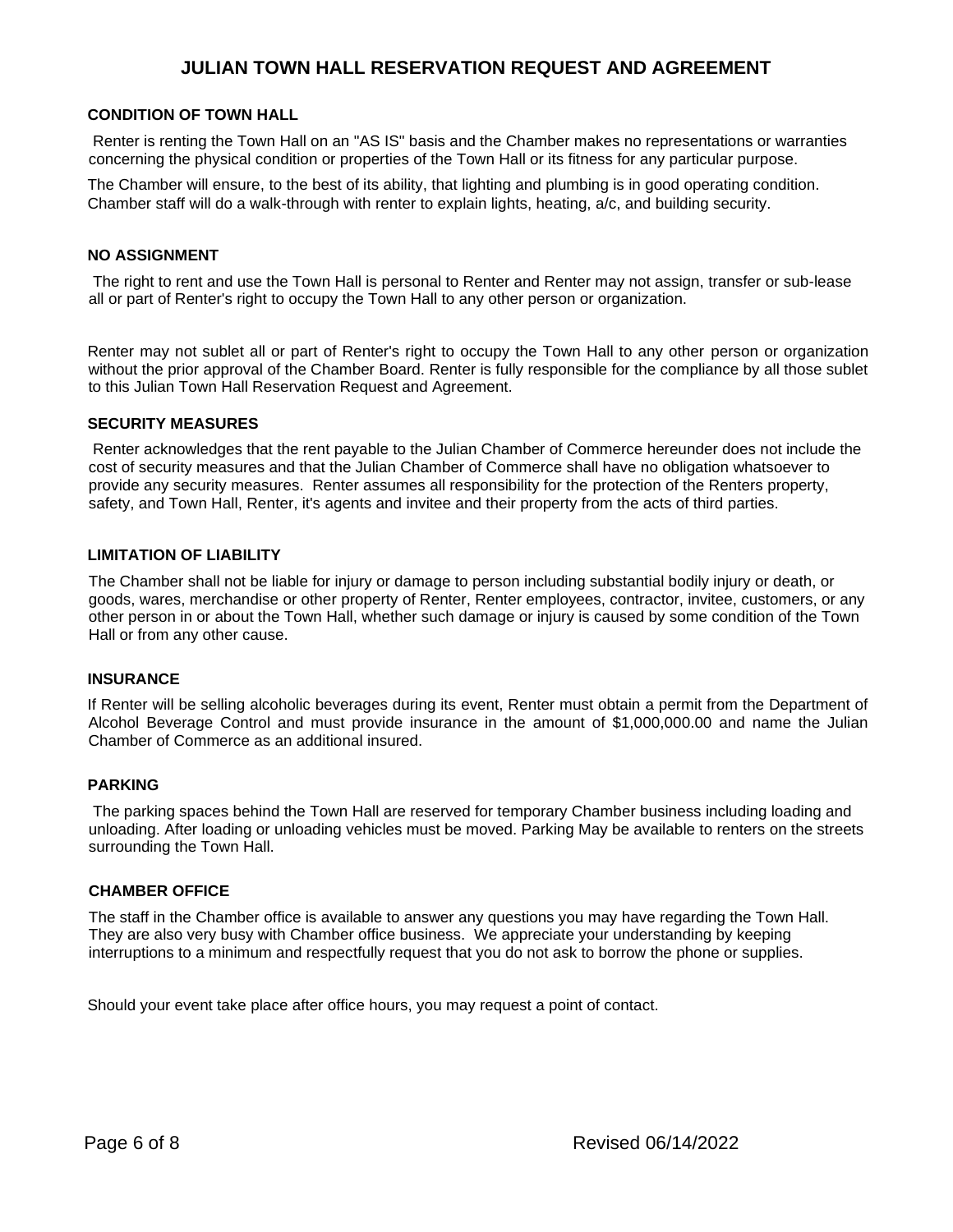#### **INDEMNIFICATION**

Renter shall indemnify, protect, defend, and hold the Town Hall, The Julian Chamber of Commerce and it's directors, officers, employees and agents harmless for, from and against any and all claims, loss, injuries, including death, damages, costs, liens, judgments, penalties, permits, attorney's and consultants fees, expenses or liabilities arising out of, involving, or in dealing with, the occupancy of the Town Hall by renter, including without limitation, any act or omission or neglect of Renter, its agents, contractors, employees or invitee. The foregoing shall include, but not be limited to, the defense or pursuit of any claim or any action or proceeding involved therein, and whether or not litigated or reduced to judgment, and whether well founded or not. If any action or proceeding is brought against the Julian Chamber of Commerce by reason of any of the foregoing matters, Renter shall notice from the Julian Chamber of Commerce defend the same at the Renter's expense. The Julian Chamber of Commerce need not have first paid any such claim in order to be so indemnified.

I have read the Julian Town Hall Reservation Request and Agreement form and the Hold Harmless and Indemnification Agreement and agree to the conditions as set forth therein.

|                             | Date |  |  |
|-----------------------------|------|--|--|
|                             |      |  |  |
| Chamber Director Signature: |      |  |  |